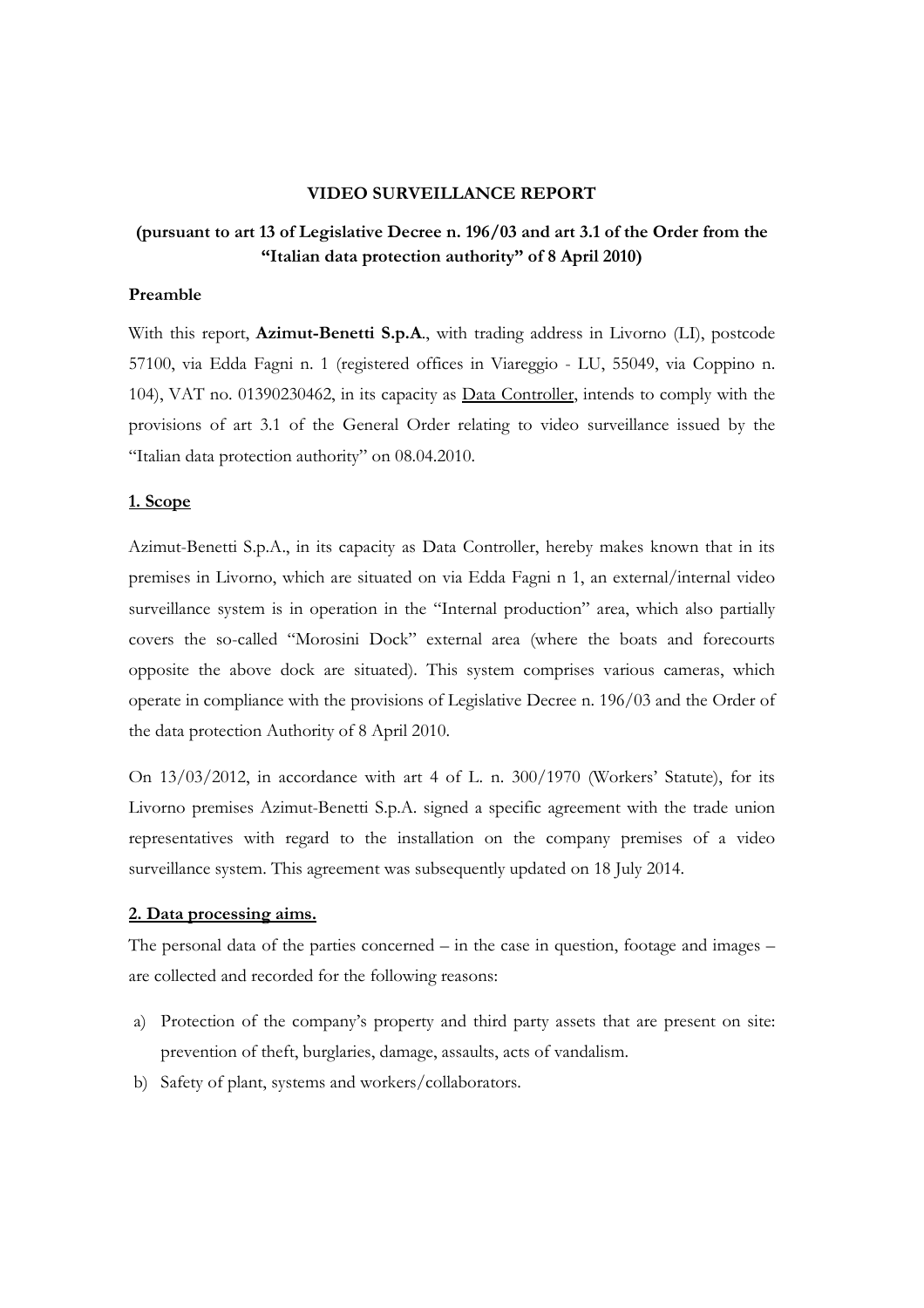The data processing may be rightfully carried out even without the explicit consent of the parties concerned in accordance with art 24, paragraph 1, lett. a), b) and g) of Legislative Decree n. 196/03 and art 6.2.2. of the above-mentioned Order by the Data Protection Authority.

## **3. Means of processing data.**

The processing of data (images) takes place through the use of electronic or automated instruments, in compliance with the security and data protection measures in Legislative Decree n. 196/03, the Technical Specifications (Att. B) to Legislative Decree n. 196/03 and the Order of the Italian Authority for the protection of personal data of 8 April 2010. The processing of personal data (images) is carried out by the Data Controller, the Data Processor and the Persons in charge of processing appointed by the company.

The processing of data through the video surveillance system is carried out by Azimut-Benetti S.p.A. in accordance with the Principles of Lawfulness, necessity and proportionality.

#### **4. Simplified report pursuant to art 13, paragraph 3, Legislative Decree n. 196/03.**

The parties concerned are correctly notified of the installation on the company premises of the video surveillance system through specific signage, which has been put up outside the operating range of the cameras or, in any case, in the immediate vicinity of the cameras.

#### **5. Storage period for the images**

The images are recorded and stored for 24 hours, except during bank holidays, periods where the offices are closed or in the event of specific requests from the judicial authorities or the criminal investigation department, in accordance with the Order of the Data Protection Authority of 8 April 2010. For special security requirements, the company may consider it necessary to store the images for a longer period, but this shall not in any case exceed 4 days.

At the end of the storage period, the recorded images will be cancelled from the respective electronic/IT media.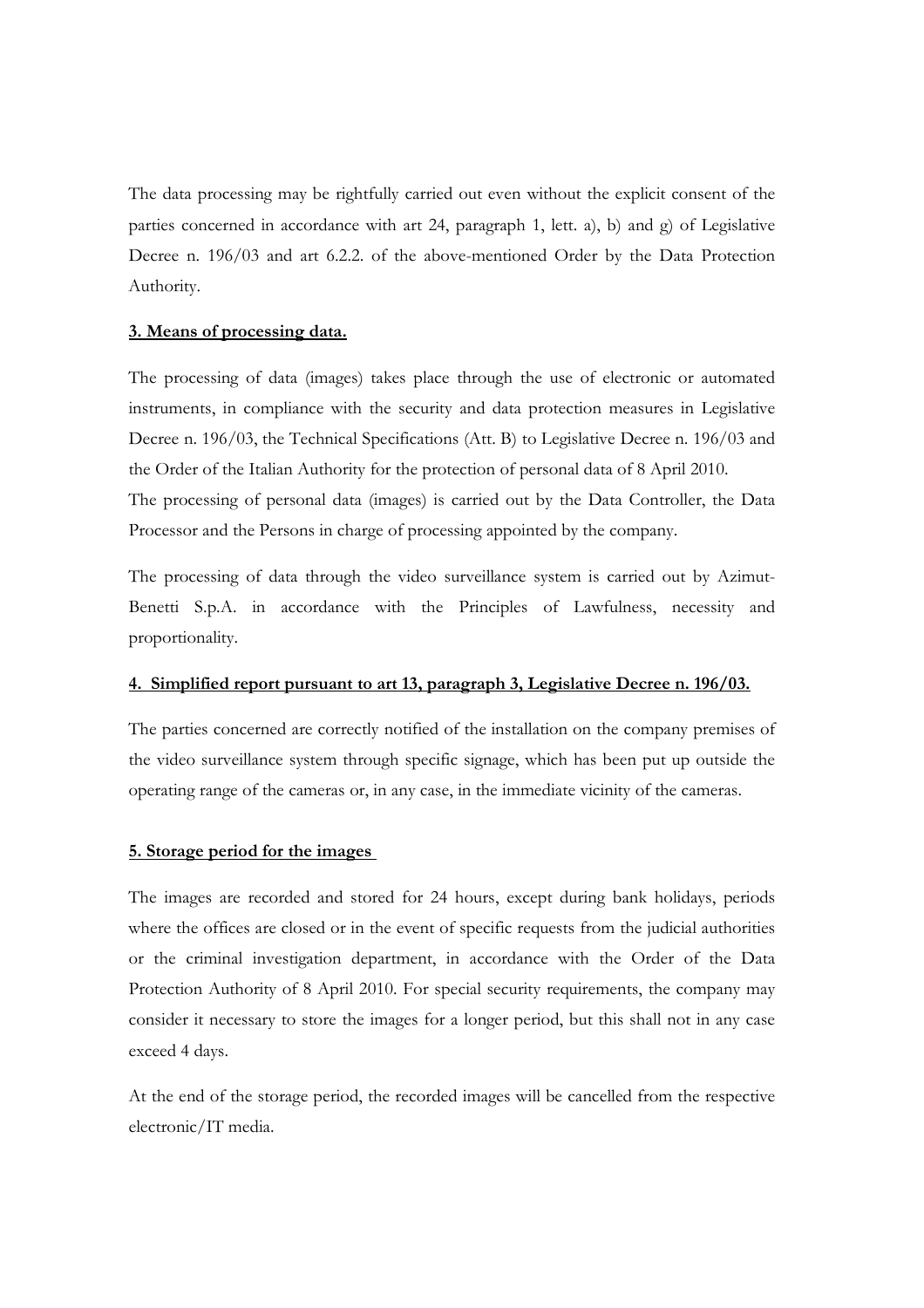#### **6. Communications to third parties and circulation of data**

The personal data (images) collected by Azimut-Benetti S.p.A. shall not be circulated or communicated to third parties other than in the event of a specific request from the Authorities and/or the criminal investigation department.

#### **7. Granting of data**

The granting of data by the parties concerned is optional, although their refusal to provide same could result in their not being granted access to the company premises.

# **8. Appointment of Data Processors and Persons in charge of data processing in accordance with articles 29 and 30 of Legislative Decree n. 196/03.**

The Data Controller has appointed the Data Processors and Persons in charge of data processing in writing. These parties are authorised as of now to access the rooms where the video surveillance controls are situated, use the system and, where this is essential for the aims being pursued, view images and/or extract a copy of the images, in compliance with the provisions of art 3.2.2. of the Order of the Data Protection Authority for the protection of personal data of 8 April 2010.

The Data Processors are:

- *Gennaro Candida De Matteo*
- *Giovanni Mei*
- *Paolo Simoncini*
- *Andrea Ferrucci*

The complete and updated list of the Persons in charge of data processing can be found and consulted on the company premises of the Data Controller, in Livorno, postcode 57100, via Edda Fagni n. 1.